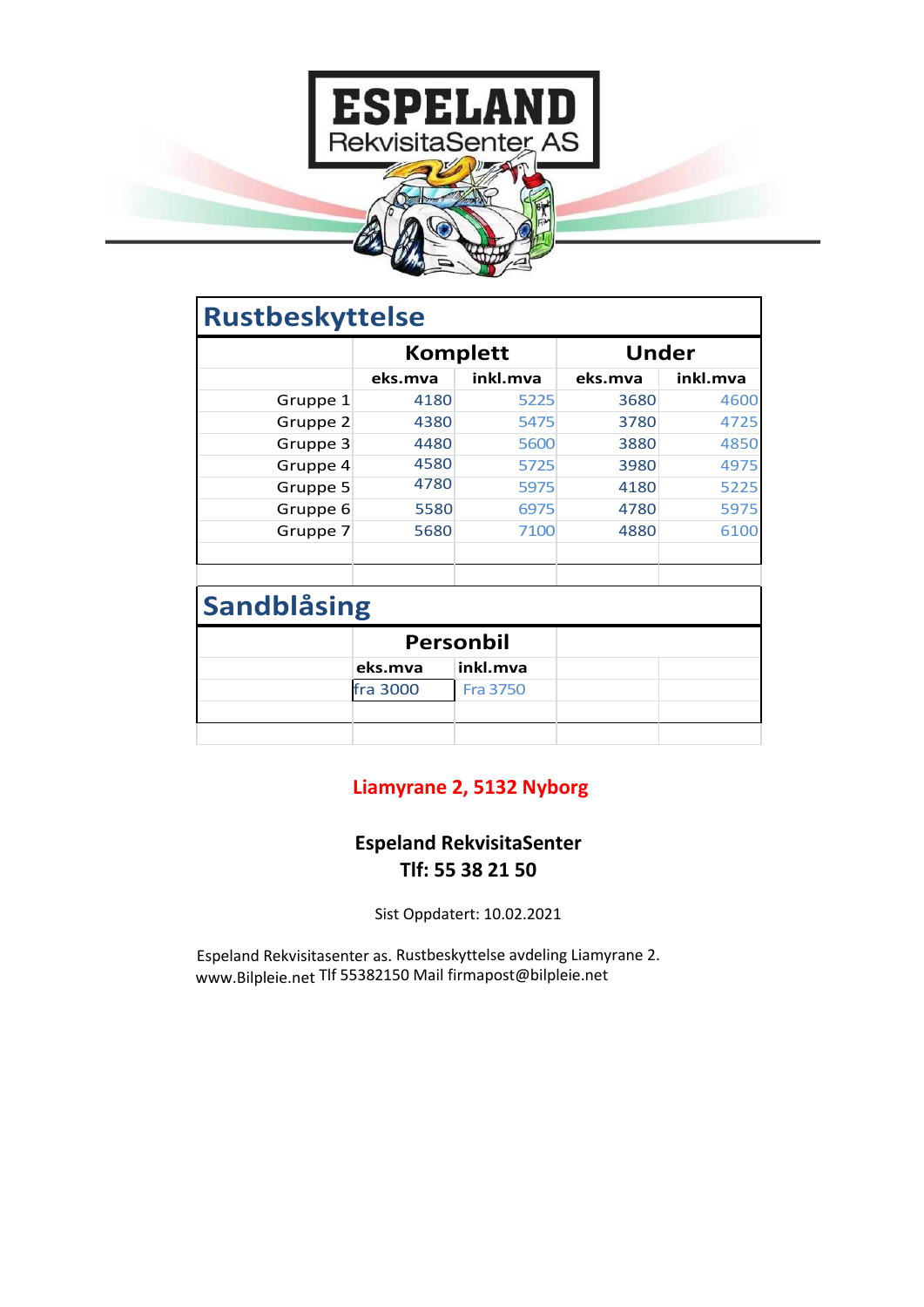

## **Gruppeinndeling Bilmodeller 2021**

For antirustbehandling og støydemping

| <b>BILMERKE</b>   | <b>BILMODELL</b>                                             | <b>GRUPPE</b>  |
|-------------------|--------------------------------------------------------------|----------------|
| <b>Alfa Romeo</b> | Alfa 33, MiTo                                                | 2              |
|                   | Alfetta, GTV, 147                                            | 3              |
|                   | 156, 159, Spider, Giulietta, Guilia                          | $\overline{4}$ |
|                   | Brera, Sportwagon                                            | 5              |
| Audi              | A2, A1, S1,                                                  | 3              |
|                   | A3, S1                                                       | $\overline{4}$ |
|                   | A4, S4, A6, TT, A5, S3                                       | 5              |
|                   | RS6, R8, S5, S6, Allroad, S8, A7, S7, Q1, Q2, Q3, e-Tron, A8 | 6              |
|                   | Q3, Q5, Q7, Q8                                               | 7              |
| <b>BMW</b>        | Z3, i3                                                       | 3              |
|                   | 300, Z4, 2-serie                                             | $\overline{4}$ |
|                   | 225 EXE Hybrid                                               | 5              |
|                   | 1-serie, M3, M5, M6, 3-4-5-6-7-serie, i8, X1, X2             | 6              |
|                   | X3, X5, X6, X4, 740E Hybrid                                  | 7              |
| <b>Cadillac</b>   | Personbiler                                                  | $\overline{5}$ |
|                   | Escalade kort                                                | 6              |
|                   | <b>Escalade long</b>                                         | 7              |
| <b>Chevrolet</b>  | Matiz, Nexia, Spark                                          | $\overline{2}$ |
| (Daewoo)          | Aveo, Lacetti, Kalos, Nubira                                 | 3              |
|                   | Epica, Leganza, Orlando, Cruze                               | 4              |
|                   | Captiva, Tacuma, Trax                                        | 5              |
| <b>Chevrolet</b>  | Corvette                                                     | 3              |
|                   | Volt                                                         | 4              |
| <b>US</b>         | <b>Bolt EV</b>                                               | $\overline{4}$ |
|                   | <b>Blazer S10</b>                                            | 5              |
|                   | Blazer, Tahoe                                                | $\overline{7}$ |
|                   | Picup, Suburban, Van                                         | 7              |
|                   | Vask av ramme kr. 800,-                                      |                |
| <b>Chrysler</b>   | Neon                                                         | $\overline{2}$ |
|                   | PT Crusier                                                   | 3              |
|                   | Sebring                                                      | 4              |
|                   | Caliber, 300 C, Voyager                                      | 5              |
|                   | <b>Grand Voyager</b>                                         | 6              |
| Citroën           | 2CV, Saxo, C1                                                | $\overline{2}$ |
|                   | C2, Xara                                                     | $\overline{2}$ |
|                   | Berlingo, C3, C4, Xantia, DS3, E-Berlingo                    | 4              |
|                   | Grand C4, DS4                                                | 5              |
|                   | C5, C6, C8, C-Crosser, DS5, C-Zero, DS 3 Crossback E-Tense   | $\mathbf 5$    |
|                   | Jumpy                                                        | $\,6$          |
|                   | Jumper                                                       | 7              |
| <b>Dacia</b>      | Sandero                                                      | 3              |
|                   | Duster, Lodgy                                                | 4              |
| <b>Daihatsu</b>   | Sirion                                                       | $\sqrt{3}$     |
|                   | Terios, Yrv, Grand Move                                      | $\mathbf 5$    |
| <b>Dodge</b>      | Avanger                                                      | $\overline{4}$ |
|                   | Caliber                                                      | 5              |
|                   | Journey, B150                                                | 6              |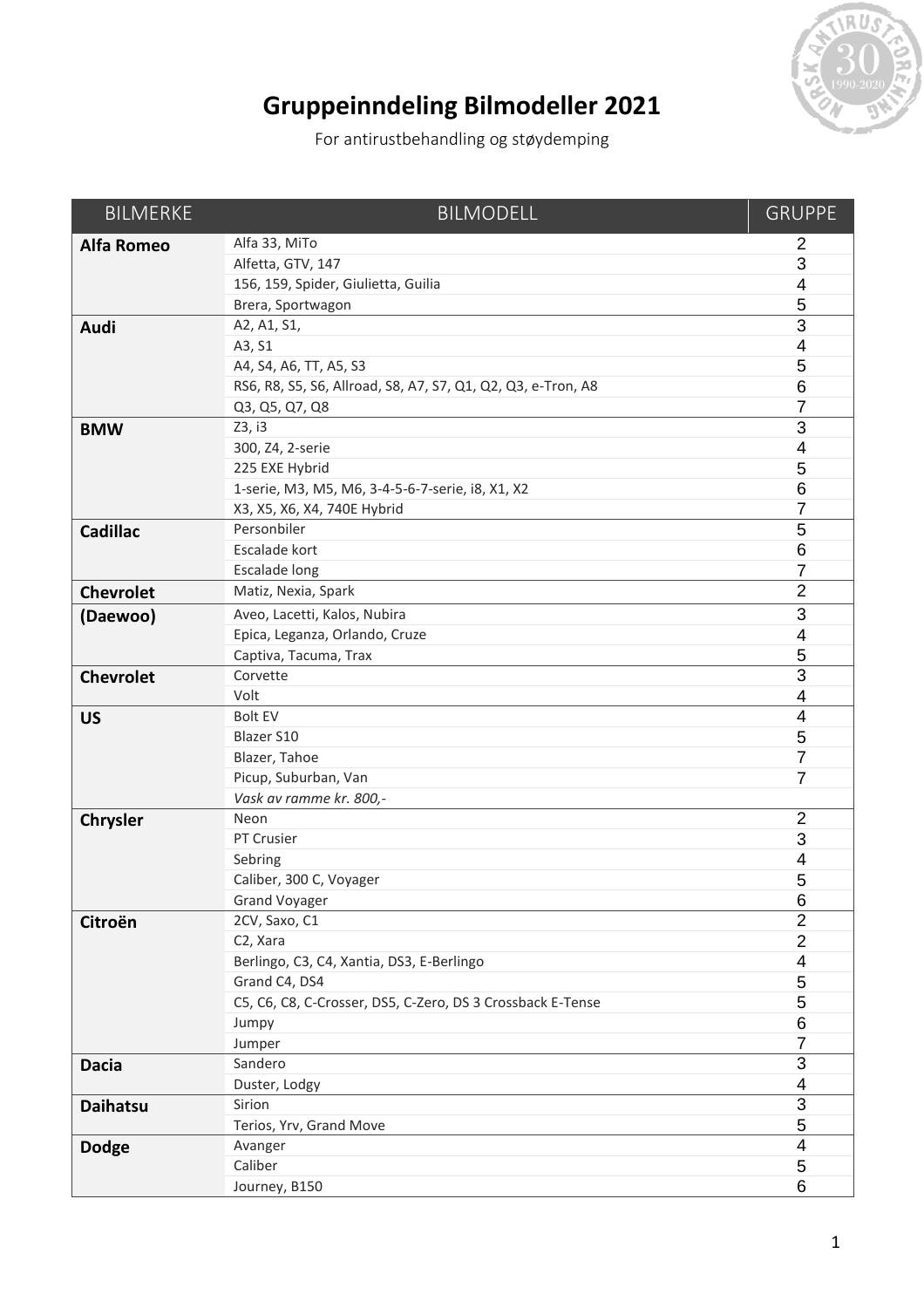| <b>Fiat</b>       | Panda,                                                                          | 1              |
|-------------------|---------------------------------------------------------------------------------|----------------|
|                   | Punto, 500, 500L, 124, 500E, Bravo, Stilo, 500X, Tipo                           | 3              |
|                   | Croma, Grande Punto, Strada, 500L                                               | 4              |
|                   | Doblo, Sedici, Freemont                                                         | 5              |
|                   | Scudo                                                                           | 6              |
|                   | Ducato                                                                          | 7              |
| Ford              | Ka                                                                              | 2              |
|                   | Escort, Fiesta                                                                  | 3              |
|                   | Focus, Fusion,                                                                  | 4              |
|                   | C-Max, B-Max, Torneo, Ecosport                                                  | 4              |
|                   | Connect, Galaxy, Kuga, S-Max, Mondeo, Egde, Mustang                             | 5              |
|                   | Maverick, Transit kort, Ranger, Transit Custom Hybrid, Mondeo Hybrid, El        | 6              |
|                   | Mustang                                                                         |                |
|                   | Am.Van, Pick-up, Excursion, Transit lang og høy                                 | 7              |
| Honda             | Civic, Stream, Jazz                                                             | 3              |
|                   | CR-C                                                                            | 4              |
|                   | Accord, Insight, Element, CR-V, FR-V, HR-V                                      | 5              |
| <b>Hummer</b>     | H <sub>2</sub>                                                                  | 7              |
|                   | $H_3$                                                                           | 6              |
| Hyundai           | Atos, Getz                                                                      | 1              |
|                   | Accent, i10                                                                     | $\overline{2}$ |
|                   | ix20, Coupe, Elentra, i30, Matrix, Veloster, Hyundai i20                        | 3              |
|                   | Sonata, i40, ix45, Kona, Ionoq EL, Ionoq Hybrid                                 | 4              |
|                   | ix35, ix55                                                                      | 5              |
|                   | Terracan, H1, H100, Santa Fe, Tucson                                            | 6              |
| <b>Isuzu</b>      | Pick-up, D-Max                                                                  | $\overline{7}$ |
| <b>Jaguar</b>     | Alle modeller, I-Pace                                                           | 5              |
| Jeep              | Patriot, Wrangler, Compass                                                      | 5              |
|                   | Cherokee, Commander, Renegade                                                   | 6              |
| Kia               | Picanto, Rio                                                                    | $\overline{2}$ |
|                   | Cerato, Venga, Stonic                                                           | 3              |
|                   | Carens, Cee'd, Shuma, Soul                                                      | 4              |
|                   | Magentis, Carnival, Optima, Niro Hybrid, Niro EL, Optima Hybrid                 | 5              |
|                   | Sorento, Sportage                                                               | 6              |
| Lada              | Personbiler                                                                     | $\overline{2}$ |
|                   | Niva                                                                            | 3              |
| <b>Land Rover</b> | Alle, Range Rover Sport Hybrid                                                  | 6              |
|                   | Range Rover                                                                     | 7              |
| <b>Lexus</b>      | IS200, 300, GS300, 400, 500, 450, CT200, IS, UX                                 | 4              |
|                   | LS 600, IS F, GS, LS, RC 300 h, LC 500 h, NX 30 h, ES                           | 5              |
|                   | RX300, RX400, RX 450, RC, RX 450 h                                              | 6              |
| <b>Mazda</b>      | 2,323                                                                           | $\overline{2}$ |
|                   | 3,626                                                                           | 3              |
|                   | 5, 6, MX 5, Premacy, RX 8,                                                      | 5              |
|                   | MPV; Tribute, CX-3, CX-30, MX-30                                                | 5              |
|                   | CX 7, Pick-Up, CX-5                                                             | 6              |
| <b>Mercedes</b>   | A Class, B Class, Citan                                                         | 3              |
|                   | (+ dem. Plast A og B Class kr. 1500,-)                                          |                |
|                   | Personbiler uten plastdek.                                                      | 4              |
|                   | Viano, Personbiler m. Plastdeks, GL, S65, S600, CL500, GLK, CLA, GLE, GLS, C, E | 5              |
|                   | R-class, V Class kort+lang, ML Class, Maybach, S-Klasse Hybrid                  | 6              |
|                   | Sprinter, Sprinter ekstra lang + 600,-, X-klasse                                | 7              |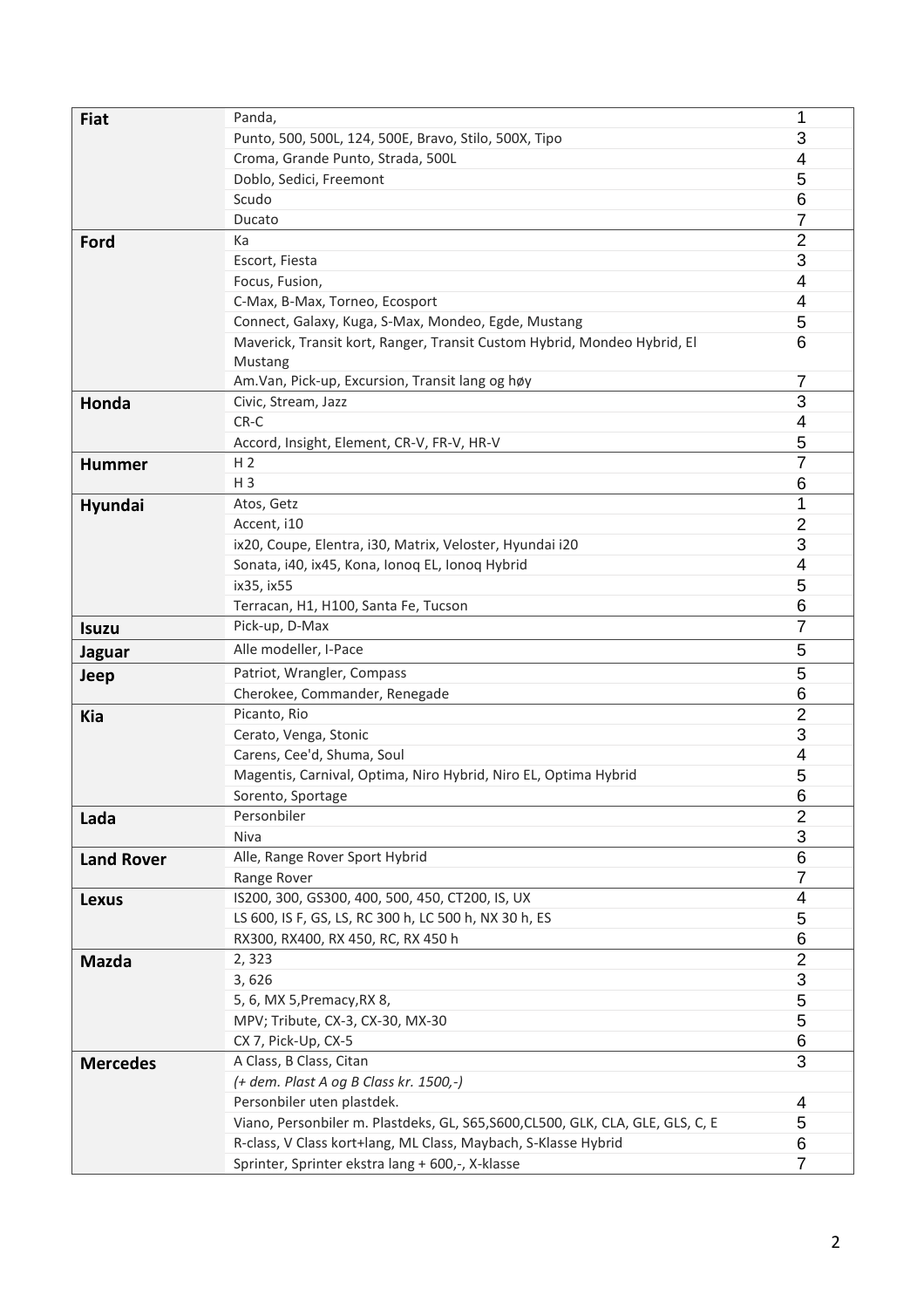| <b>MG</b>      | MGF, TF                                                               | 3              |
|----------------|-----------------------------------------------------------------------|----------------|
|                | ZT, ZS EV                                                             | 4              |
| Mini           | One                                                                   | $\overline{2}$ |
|                | Cooper                                                                | 3              |
|                | Clubman, Countryman SE                                                | 4              |
| Mitsubishi     | Colt                                                                  | $\overline{2}$ |
|                | Carisma, Lancer, Space Star, i-Miev                                   | 3              |
|                | Galant                                                                | 4              |
|                | Space Wagon, ASX, Grandis, Pajero kort, Eclipse Cross                 | 5              |
|                | L300-400, Pajero lang, L200, L200 dobbel, Outlander, Outlander hybrid | 6              |
| <b>Nissan</b>  | Almera, Micra, Pixo                                                   | $\overline{2}$ |
|                | Kubistar, Note, Tino, Leaf, Skyline                                   | 3              |
|                | Primera, Maxima, 350Z, Juke, Pulsar                                   | 4              |
|                | Qasqui, Qasqui+2, Terano, X Trail                                     | 5              |
|                | Terrano, NV200, Patrol, Murano, Primastar, E-NV20                     | 6              |
|                | Interstar, NP300, King cab, Navara, Pathfinder, Terrano, Patrol       | 6              |
|                | <b>NV 400</b>                                                         | 7              |
| Opel           | Agila                                                                 | 1              |
|                | Corsa, Tigra                                                          | $\overline{2}$ |
|                | Calibra, Combo, GT, Vectra, Meriva, Adam, Karl, i Miev, Astra         | 3              |
|                | Insignia, Omega, Signum, Zafira, Combo, Ampera, Mokka, Grandland      | 4              |
|                | Antara, Crossland                                                     | 5              |
|                | Vivaro kort + lang                                                    | 6              |
|                | Movano                                                                | 7              |
|                | 107, 108, 1007                                                        | $\overline{2}$ |
| Peugeot        | 206, 207, 208                                                         | $\overline{2}$ |
|                | 307, 308, 406, Partner, iOn, Blipper                                  | 3              |
|                | 3008, 5008, 307SW, 407, 605, 607, 508, 2008, Partner, Rifter, Tepee   | 4              |
|                | 806, 807, 4007, RCZ, 4008, 508 RXH                                    | 5              |
|                | Boxer kort, Expert, Traveller                                         | 6              |
|                | <b>Boxer lang</b>                                                     | 7              |
| <b>Porsche</b> | Alle personbiler                                                      | 4              |
|                | Panamera, Macan, Taycan                                               | 6              |
|                | Cayenne, Cayenne E-Hybrid                                             | 6              |
| Renault        | Twizy                                                                 | $\overline{2}$ |
|                | Megane, Modus, Scenic, Captur, Clio, Zoe                              | 3              |
|                | Laguna, Kangoo, Scenic, Kadjar, Captur                                | 4              |
|                | Espace, Talisman, Koleos                                              | 6              |
|                | Trafic, Master                                                        | $\overline{7}$ |
| Rover          | 25, 200                                                               | $\overline{2}$ |
|                | 45, 400                                                               | 3              |
|                | 75,600                                                                | 4              |
| Saab           | 900, 9-3                                                              | 4              |
|                | $9-5,$                                                                | 5              |
| <b>Seat</b>    | Ibiza                                                                 | 1              |
|                | Leon, Altea, Cordaba, Toledo, Arona                                   | 3              |
|                | Ateca                                                                 | 4              |
|                | Alhambra, Tarraco                                                     | 5              |
| <b>Skoda</b>   | Felicia, Citygo, Mii                                                  | $\overline{2}$ |
|                | Roomster, Yeti, Rapid, Fabia, Scala                                   | 3              |
|                | Kamiq                                                                 | 4              |
|                | Octavia, Karoq                                                        | 5              |
|                | Superb, Kodiak, Vision E                                              | 6              |